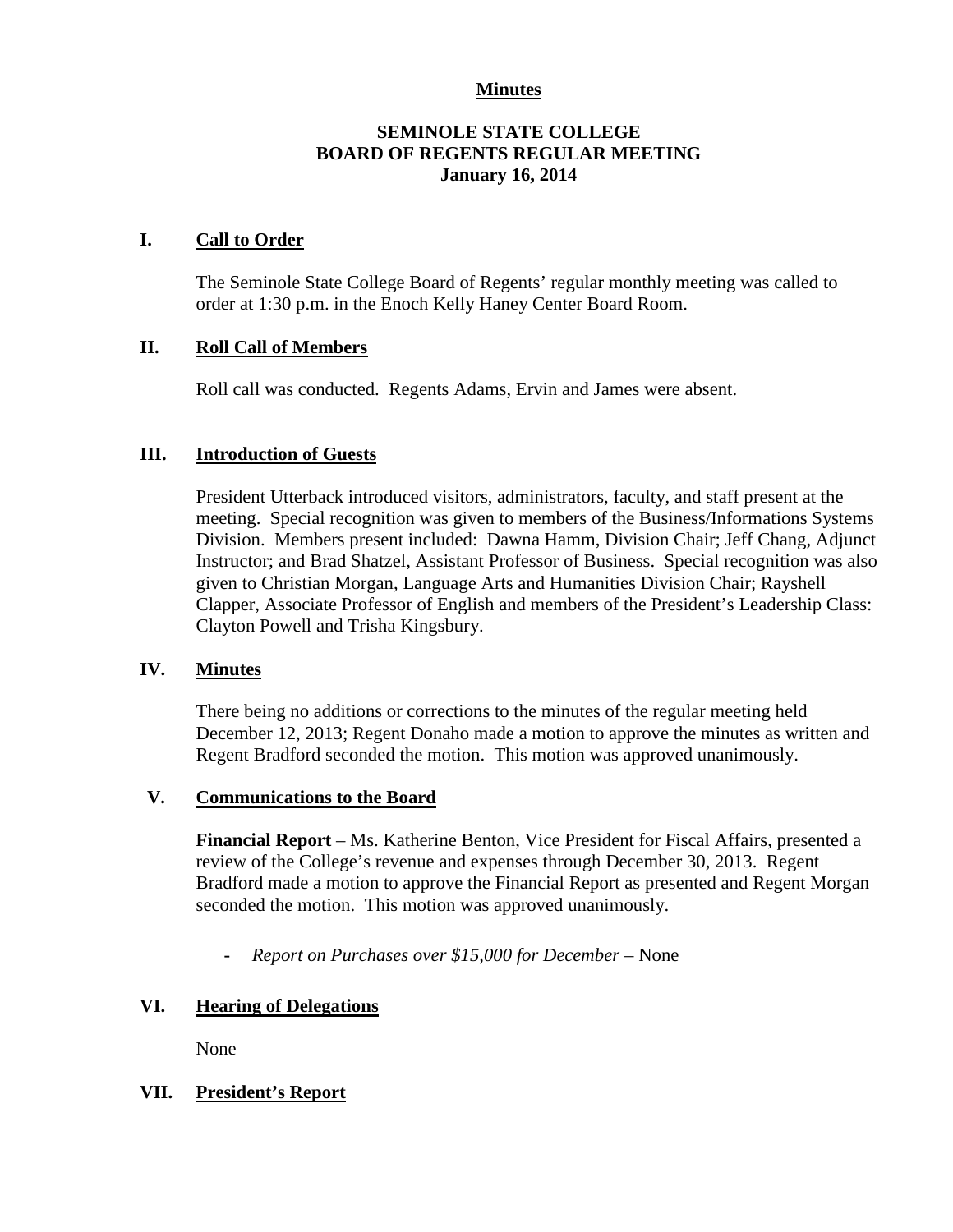**Minutes** SSC Board of Regents Regular Meeting January 16, 2014 Page 2

> President Utterback discussed items under the President's Report and the Business portion of the agenda by utilizing a PowerPoint presentation. (See enclosed copy of the PowerPoint presentation)

*Personnel Update* – President Utterback informed the Board about several personnel changes. Retirement letters have been received from Mona Griffin, Head Cashier and Becky Moreland, Communications Clerk/Switchboard. Jeanie Nix has moved into the position of Financial Aid Director, Sarah Ledford has moved into the position of Student Support Services Advisor, Julie Hix has moved into the position of GEAR UP Director and Holly Newell has changed duties within the Educational Talent Search Advisor position.

*Campus Activities*– President Utterback told the Board members about several recent and upcoming campus activities. These were:

- Seminole Chamber of Commerce honored Natasha Rodgers as the Support Staff of the Month and Jamie Mills as the Educator of the Month
- Members of the President's Leadership Class visited with Bryan Gonterman, Oklahoma President of AT&T
- St. Gregory's University President, Gregory Main and Seminole State College President Dr. Jim Utterback signed a partnership agreement
- President Utterback discussed issues with the Cooperative Alliance Agreements
- President Utterback informed the Board that the Peek Into Engineering Summer program has been funded for this coming Summer
- President Utterback presented the Board with the annual "Year in Review" document
- Regent Marci Donaho was recently selected by the *Journal Record* as one of Oklahoma's Most Admired CEOs
- The Trojan Baseball Season Kick-Off Banquet will be held February 8<sup>th</sup>
- Higher Education Day will be held on February  $11<sup>th</sup>$

## **VIII. Business**

**Approval of Revision to Policy II-7-9 Concerning Tobacco Use on Campus** – President Utterback presented information to the Board on an Executive Order from Governor Mary Fallin and a memo from the State Regents for Higher Education requesting the addition of electronic cigarettes and vaping devices to existing policies which ban tobacco use on State property. President Utterback recommended approval of the proposed changes to Policy II-7-9. Regent Morgan made a motion to approve the changes to Policy II-7-9 as presented and Regent Donaho seconded this motion. This motion was approved unanimously.

**Approval to Streamline Fees by Combining the Hybrid Online Course Fee with the Outreach/Non-Campus Fee** – President Utterback presented the Board with information about a proposal to streamline fees by combining the Outreach/Non-Campus Fee with the Hybrid/Online Course Fee to create a new Distance Education-Outreach Fee. Regent Bradford made a motion to approve proposed fee changes as presented and Regent Morgan seconded this motion. This motion was approved unanimously.